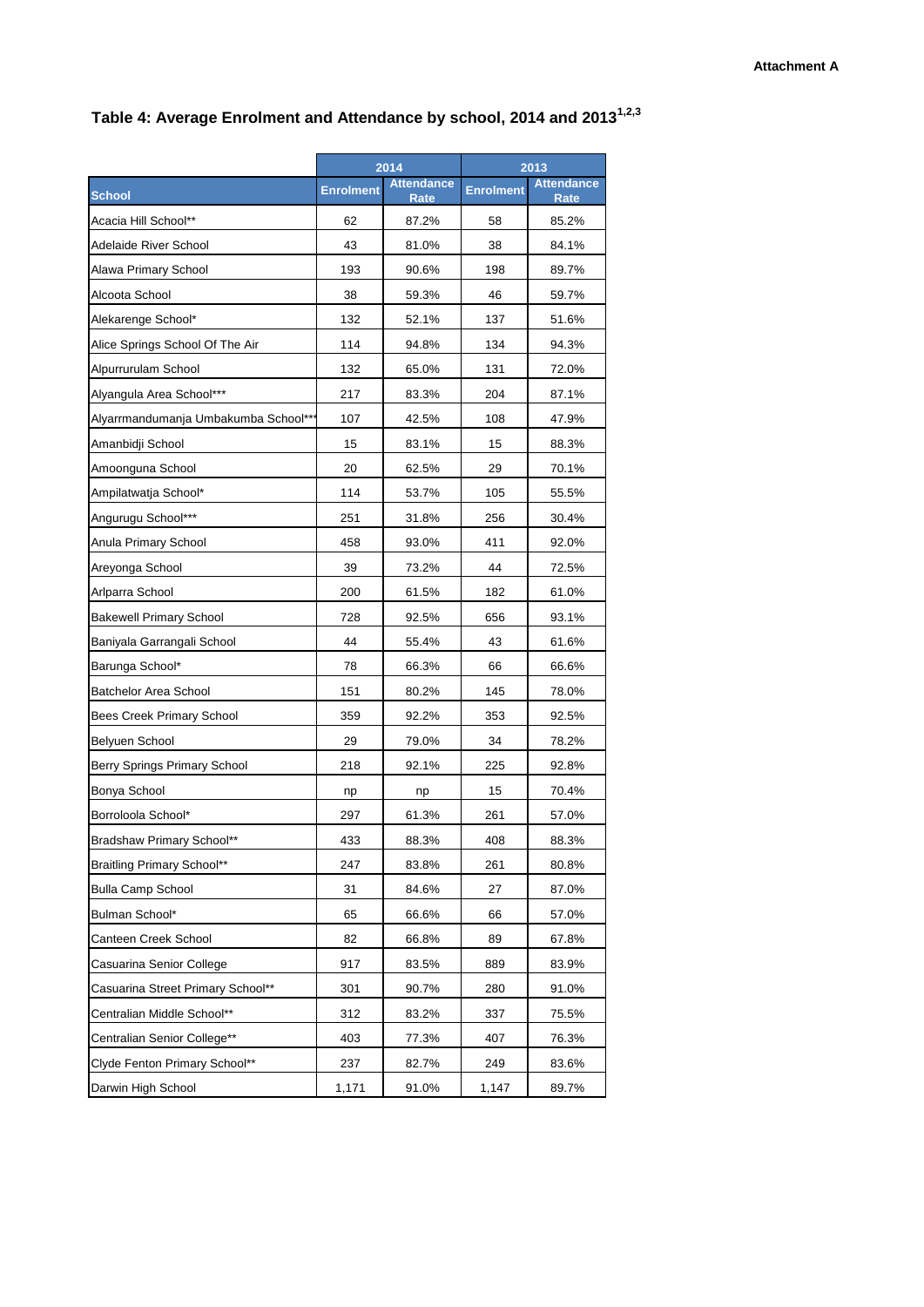|                                  | 2014             |                           | 2013             |                                  |
|----------------------------------|------------------|---------------------------|------------------|----------------------------------|
| <b>School</b>                    | <b>Enrolment</b> | <b>Attendance</b><br>Rate | <b>Enrolment</b> | <b>Attendance</b><br><b>Rate</b> |
| Darwin Middle School             | 631              | 89.9%                     | 635              | 90.2%                            |
| Docker River School              | 38               | 48.1%                     | 44               | 44.9%                            |
| Douglas Daly School              | np               | np                        | np               | np                               |
| Dripstone Middle School          | 594              | 90.5%                     | 628              | 89.9%                            |
| <b>Driver Primary School</b>     | 495              | 91.7%                     | 482              | 91.8%                            |
| Dundee Beach School              | 17               | 90.2%                     | 14               | 92.3%                            |
| Durack Primary School            | 369              | 92.9%                     | 393              | 93.6%                            |
| Elliott School*                  | 76               | 80.7%                     | 77               | 69.5%                            |
| Epenarra School*                 | 64               | 57.3%                     | 63               | 54.7%                            |
| Finke School                     | 38               | 57.1%                     | 38               | 50.3%                            |
| Gapuwiyak School***              | 264              | 54.0%                     | 268              | 51.9%                            |
| Gillen Primary School**          | 285              | 83.9%                     | 289              | 86.4%                            |
| Girraween Primary School         | 440              | 91.9%                     | 426              | 91.3%                            |
| Gray Primary School              | 332              | 87.8%                     | 329              | 88.5%                            |
| Gunbalanya School***             | 304              | 54.5%                     | 282              | 50.6%                            |
| Haasts Bluff School              | 36               | 62.8%                     | 36               | 73.3%                            |
| Harts Range School               | 75               | 65.6%                     | 93               | 67.1%                            |
| <b>Henbury School</b>            | 95               | 87.8%                     | 90               | 88.4%                            |
| Howard Springs Primary School    | 246              | 90.0%                     | 248              | 89.5%                            |
| Humpty Doo Primary School        | 403              | 89.3%                     | 405              | 89.7%                            |
| Imanpa School                    | 25               | 75.9%                     | 27               | 62.0%                            |
| Jabiru Area School               | 281              | 76.9%                     | 290              | 77.0%                            |
| Jilkminggan School*              | 95               | 61.0%                     | 111              | 55.8%                            |
| Jingili Primary School           | 329              | 90.8%                     | 340              | 91.7%                            |
| Kalkaringi School*               | 156              | 64.0%                     | 154              | 65.4%                            |
| Karama Primary School            | 235              | 87.1%                     | 250              | 86.8%                            |
| Katherine High School**          | 604              | 80.9%                     | 589              | 74.2%                            |
| Katherine School Of The Air      | 222              | 100.0%                    | 237              | 98.6%                            |
| Katherine South Primary School** | 391              | 86.8%                     | 400              | 87.5%                            |
| Kiana School                     | 14               | 69.1%                     | np               | np                               |
| Kintore Street School**          | 26               | 80.0%                     | 23               | 86.2%                            |
| Lajamanu School***               | 212              | 53.0%                     | 213              | 46.7%                            |
| Laramba School                   | 67               | 62.7%                     | 63               | 62.8%                            |
| Larapinta Primary School**       | 289              | 87.8%                     | 291              | 88.2%                            |
| Larrakeyah Primary School        | 368              | 91.8%                     | 381              | 90.7%                            |
| Leanyer Primary School           | 518              | 91.5%                     | 536              | 91.9%                            |
| Ludmilla Primary School          | 151              | 87.6%                     | 156              | 85.2%                            |
| MacFarlane Primary School**      | 206              | 81.6%                     | 214              | 77.9%                            |
| Malak Primary School             | 279              | 86.6%                     | 287              | 86.9%                            |
| Mamaruni School                  | 63               | 52.6%                     | 82               | 59.4%                            |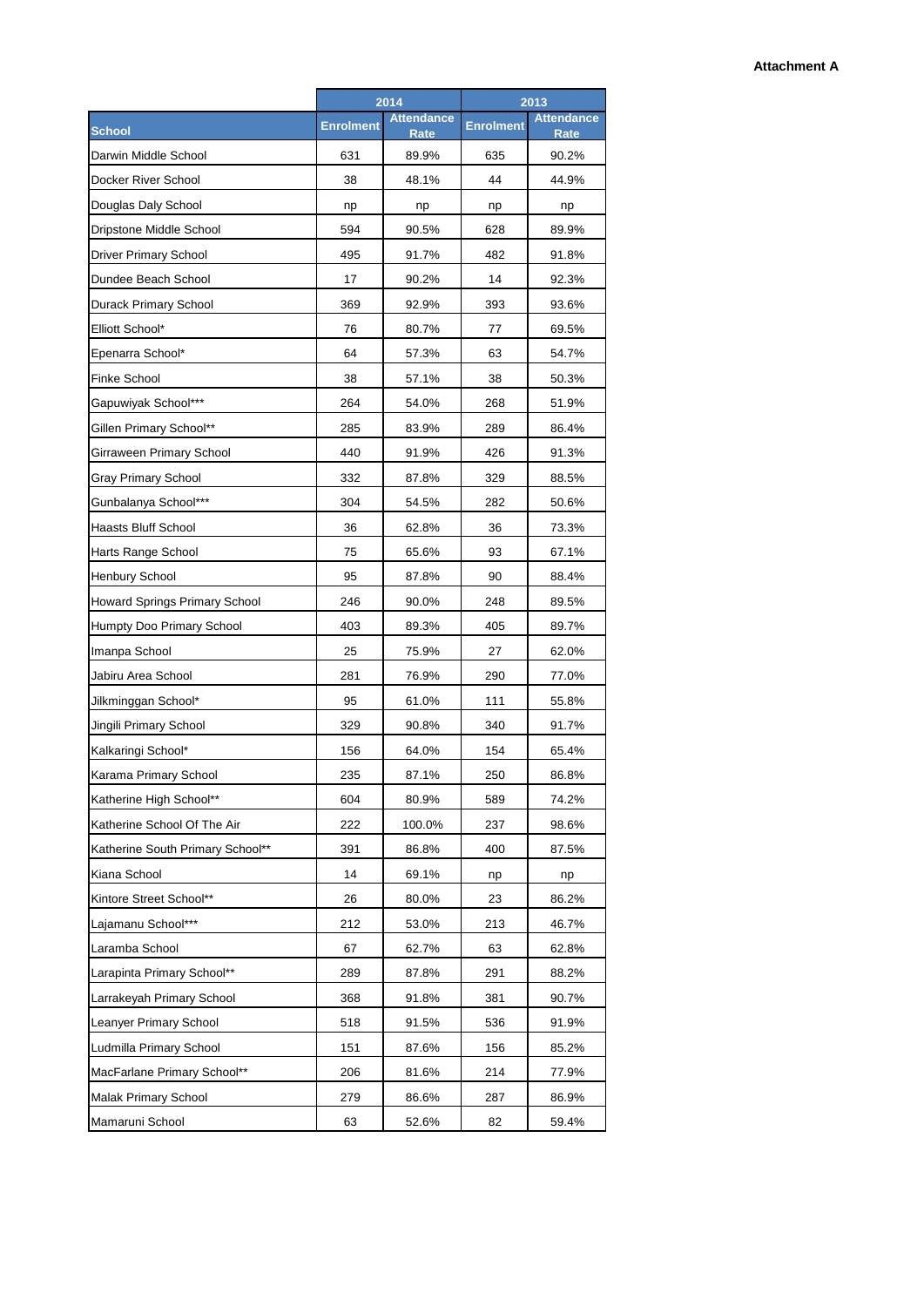|                                          | 2014             |                                  | 2013             |                           |
|------------------------------------------|------------------|----------------------------------|------------------|---------------------------|
| <b>School</b>                            | <b>Enrolment</b> | <b>Attendance</b><br><b>Rate</b> | <b>Enrolment</b> | <b>Attendance</b><br>Rate |
| Maningrida College***                    | 709              | 52.7%                            | 679              | 45.6%                     |
| Manunda Terrace Primary School           | 208              | 86.8%                            | 218              | 87.0%                     |
| Manyallaluk School                       | 20               | 72.6%                            | 22               | 77.3%                     |
| Mataranka School                         | 45               | 87.9%                            | 51               | 84.9%                     |
| Mbunghara School                         | np               | np                               | np               | np                        |
| Middle Point School                      | 23               | 90.1%                            | 25               | 86.3%                     |
| Milikapiti School**                      | 79               | 82.2%                            | 79               | 83.5%                     |
| Milingimbi School***                     | 349              | 46.7%                            | 316              | 41.4%                     |
| Millner Primary School                   | 211              | 86.1%                            | 217              | 85.5%                     |
| Milyakburra School***                    | 43               | 54.2%                            | 36               | 61.8%                     |
| Minyerri School                          | 193              | 71.8%                            | 197              | 74.1%                     |
| Moil Primary School                      | 310              | 89.2%                            | 328              | 90.1%                     |
| Moulden Primary School                   | 373              | 83.9%                            | 404              | 84.2%                     |
| Mount Allan School                       | 70               | 60.5%                            | 76               | 54.2%                     |
| Mulga Bore School                        | 30               | 48.0%                            | 29               | 51.1%                     |
| Murray Downs School                      | 28               | 72.9%                            | 39               | 73.5%                     |
| Mutitjulu School                         | 43               | 61.6%                            | 33               | 57.1%                     |
| Nakara Primary School                    | 541              | 92.9%                            | 504              | 92.7%                     |
| Nemarluk School                          | 142              | 89.0%                            | 140              | 88.3%                     |
| <b>Neutral Junction School</b>           | 21               | 59.4%                            | 15               | 63.9%                     |
| Newcastle Waters School                  | np               | np                               | np               | np                        |
| Nganambala School                        | 20               | 84.6%                            | 21               | 90.7%                     |
| Nganmarriyanga School                    | 129              | 68.5%                            | 115              | 66.1%                     |
| Ngukurr School***                        | 314              | 69.3%                            | 319              | 58.2%                     |
| Nhulunbuy High School**                  | 214              | 83.8%                            | 237              | 85.7%                     |
| Nhulunbuy Primary School**               | 515              | 86.8%                            | 561              | 88.0%                     |
| Nightcliff Middle School                 | 267              | 86.1%                            | 237              | 88.1%                     |
| <b>Nightcliff Primary School</b>         | 492              | 90.8%                            | 501              | 90.5%                     |
| Northern Territory Open Education Centre | 563              | 100.0%                           | 535              | 100.0%                    |
| Ntaria School***                         | 190              | 61.8%                            | 168              | 59.5%                     |
| Numbulwar School***                      | 161              | 57.1%                            | 165              | 48.9%                     |
| Nyirripi School                          | 41               | 46.1%                            | 43               | 43.9%                     |
| Palmerston Senior College                | 442              | 79.8%                            | 480              | 81.3%                     |
| Papunya School*                          | 111              | 56.3%                            | 108              | 49.7%                     |
| Parap Primary School                     | 506              | 92.7%                            | 509              | 93.2%                     |
| Peppimenarti School                      | 37               | 87.2%                            | 40               | 88.7%                     |
| Pigeon Hole School                       | 27               | 82.6%                            | 26               | 78.3%                     |
| Pine Creek School                        | 38               | 73.7%                            | 53               | 69.6%                     |
| Pularumpi School**                       | 77               | 77.6%                            | 78               | 81.5%                     |
| Ramingining School*                      | 261              | 60.3%                            | 253              | 56.2%                     |